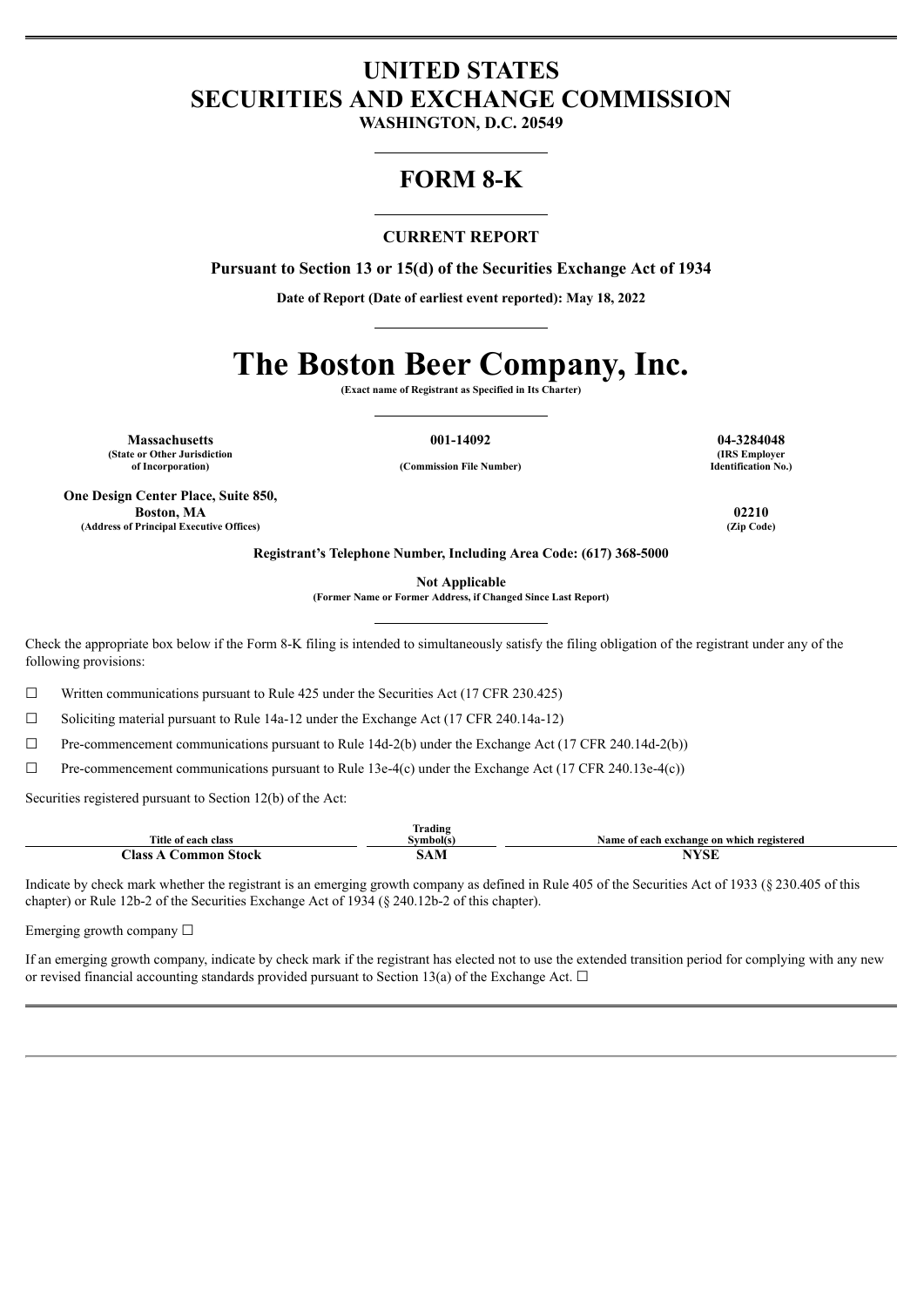#### **Item 5.07 Submission of Matters to a Vote of Security Holders.**

#### 2022 Annual Meeting of Stockholders

The Company held its 2022 Annual Meeting of Stockholders on May 18, 2022, at which a quorum of over 71.5% of Class A Stockholders and 100% of Class B Stockholders was present and acting throughout. The proposals submitted by the Board of Directors to the Stockholders for action and the results of the voting on each proposal are indicated below.

Item 1. The Class A Stockholders elected the following three (3) Class A Directors, each for a term of one (1) year ending at the completion of the 2023 Annual Meeting of Stockholders and until their respective successors are duly chosen and qualified: Meghan V. Joyce received 6,876,907 votes for and 447,830 votes withheld; Michael Spillane received 7,010,613 votes for and 314,124 votes withheld; and Jean-Michel Valette received 6,757,438 votes for and 567,299 votes withheld. There were no broker non-votes in connection with the election of the Class A Directors.

Item 2. The Class A Stockholders considered, on an advisory basis, the following non-binding resolution relating to executive compensation:

"RESOLVED, that the compensation policies and procedures followed by the Company and the Compensation Committee of the Company's Board of Directors and the level and mix of compensation paid to the Company's Named Executive Officers, as disclosed pursuant to the compensation disclosure rules of the SEC, including the Compensation Discussion and Analysis, compensation tables, and narrative discussion resulting from such policies and procedures are hereby determined to be appropriate for the Company and accordingly approved."

The results of the advisory vote are as follows: 6,597,265 votes for; 712,075 votes against; and 15,430 abstentions.

Item 3. The sole holder of all of the Company's outstanding shares of Class B Stock voted all of such shares for the election of the following six (6) Class B Directors, each for a term of one (1) year ending at the completion of the 2023 Annual Meeting of Stockholders and until their respective successors are duly chosen and qualified: David A. Burwick, Samuel A. Calagione, III, Cynthia A. Fisher, C. James Koch, Michael M. Lynton, and Julio N. Nemeth. There were no broker non-votes in connection with the election of the Class B Directors.

Item 4. The Class B Stockholder similarly ratified the appointment of Deloitte & Touche LLP as the Company's independent registered public accounting firm for the Company's fiscal year ending December 31, 2022.

No other matters came before the meeting.

#### **Item 8.01 Other Events.**

At a meeting held on May 19, 2022, the Board of Directors, acting on the recommendation of the Nominating/Governance Committee, appointed the following independent Directors to the respective committees of the Board:

Audit Committee: Jean-Michel Valette (Chair), Meghan V. Joyce, Julio N. Nemeth Compensation Committee: Michael Spillane (Chair), Michael M. Lynton, Julio N. Nemeth Nominating/Governance Committee: Meghan V. Joyce (Chair), Michael M. Lynton, Michael Spillane, Jean-Michel Valette

The Board also re-appointed Jean-Michel Valette as its Lead Director, a position he has held since May 2013.

#### 1